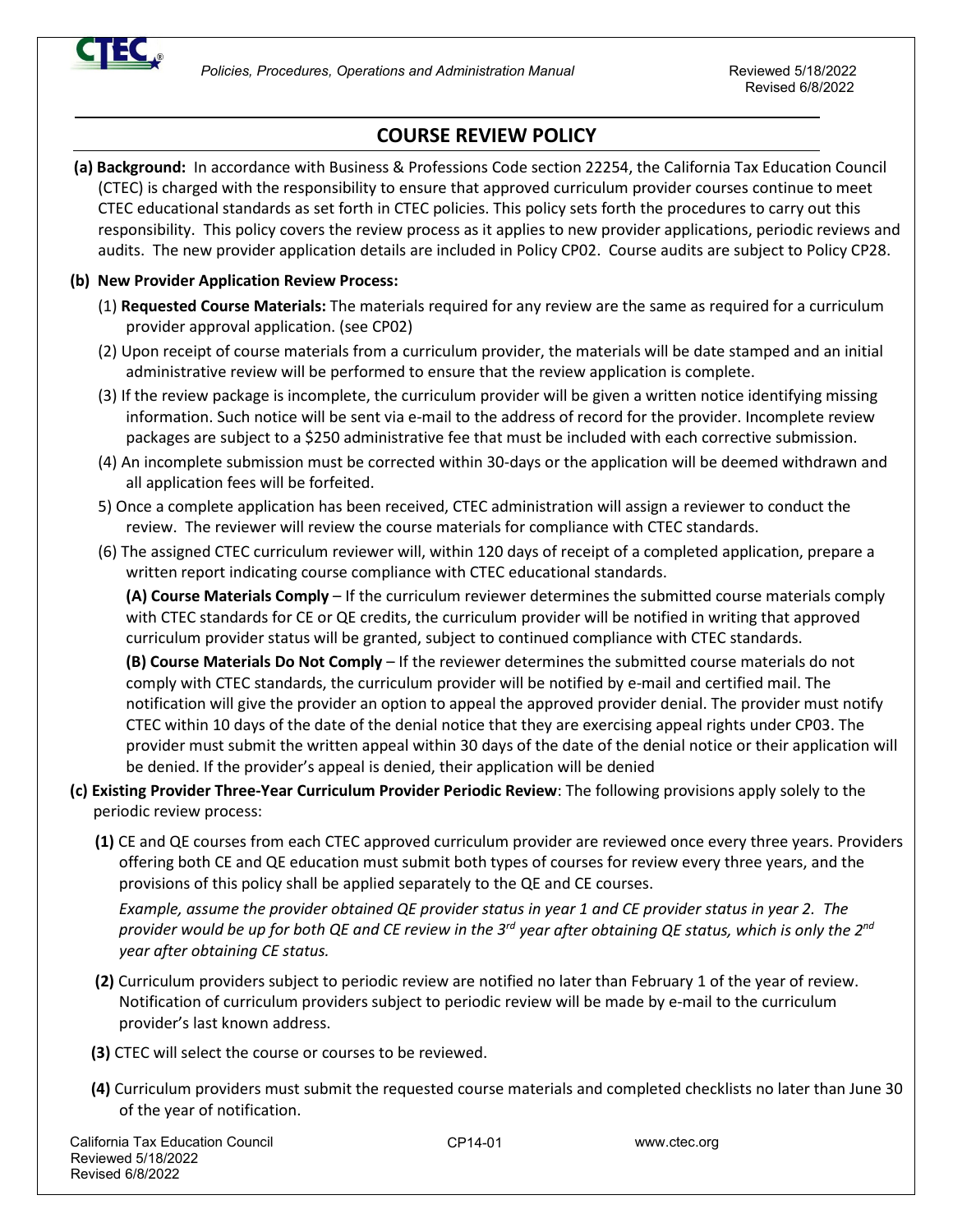

A provider must submit all materials electronically and the materials must be received by CTEC by the required due date. Access to the provider's course online must be provided with instructions as to how to retrieve the course material.

- **(5)** If a curriculum provider fails to submit a periodic review package or correct an incomplete submission by the due date or extended due date, the provisions of  $CP14(c)(6)(B)(iii)$  below apply.
- **(6)** When curriculum approved provider status is terminated, a curriculum provider must, within 10 business days, provide CTEC with a list of students currently enrolled in his/her courses whose completion had not, as of the date of termination, been posted to CTEC records. The list must include the student's name, address, CRTP number (for CE courses), and the CTEC course number. The students included on the list will be allowed to complete the courses for credit<sup>1</sup>. Once a student on the list successfully completes a course, the terminated curriculum provider must report the successful completion directly to CTEC. CTEC will post the credits to the student's account.
- **(7)** Curriculum providers subject to periodic review are subject to provider fees as indicated in CP15.
- **(8)** Requested Course Materials: The materials required for any review are the same as required for a curriculum provider approval application. (see CP02)
- **(9)** Upon receipt of course materials from a curriculum provider, the materials will be date stamped and an initial administrative review will be performed to ensure that the review application is complete.
- **(10)** If the review package is incomplete, the curriculum provider will be given a written notice identifying missing information. Such notice will be sent via e-mail to the address of record for the provider. Incomplete review packages are subject to a \$250 administrative fee that must be included with each corrective submission.
- **(11)** Once a complete application has been received, CTEC administration will assign a reviewer to conduct the review. Where possible, a reviewer will be assigned who had not performed the previous initial application, periodic review or audit for this provider. The reviewer will review the course materials for compliance with CTEC standards.
- **(12)** The assigned CTEC curriculum reviewer will, within 120 days (60 days for a periodic review) of receipt of a completed application, prepare a written report indicating course compliance with CTEC educational standards.
	- **(A) Course Materials Comply** If the curriculum reviewer determines the submitted course materials comply with CTEC standards for CE or QE credits, the curriculum provider will be notified in writing that approved curriculum provider status will be granted or extended, subject to continued compliance with CTEC standards.
	- **(B) Course Materials Do Not Comply** If the reviewer determines the submitted course materials do not comply with CTEC standards, the curriculum provider will be notified by e-mail and certified mail. The notification will give the provider the following options:
		- **(i) Conditional Approval** –The provider notifies CTEC within 10 days of the date of the denial notice that they are selecting this option. The provider is permitted to continue to offer courses for CTEC credit while non-compliance issues are corrected and the course is resubmitted for review along with an additional review fee of \$250. Additionally, a new provider can also resubmit courses identified as having non-compliance issues, along with a review fee of \$250 for each submission. The corrected courses must be submitted within 30 days of the date of the non-compliance notice.

To qualify for this option, the provider must acquiesce to the findings of this review and waive appeal rights. If the renewing provider fails the second review, the provider's approved status will terminate and the provisions of  $CP14(c)(6)(B)(iii)$  below apply.

<sup>1</sup> Credit hours may be subject to reduction or elimination under CP18(b) &/or (c).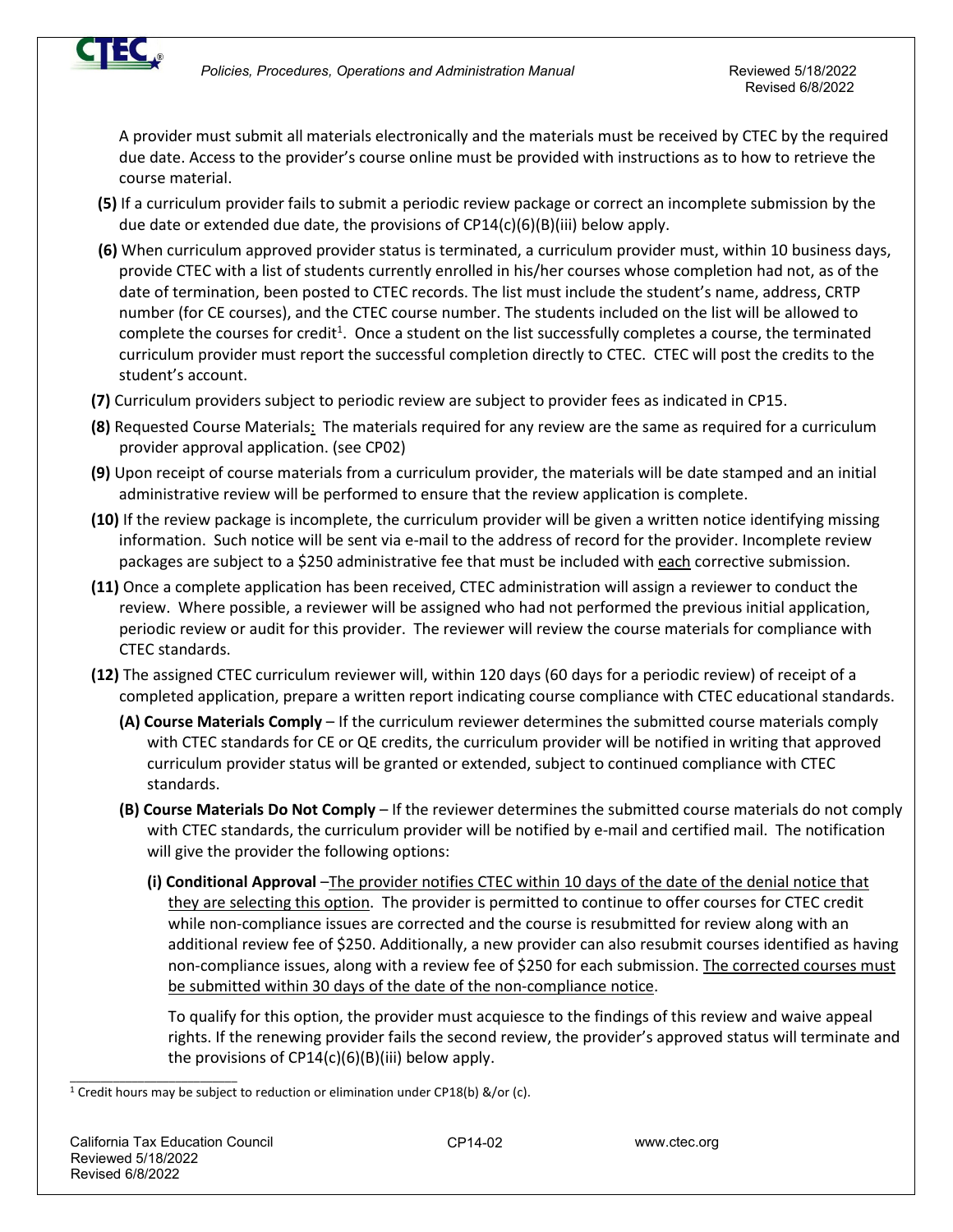

**(ii) Approval Denied** - The provider notifies CTEC within 10 days of the date of the denial notice that they are selecting this option by exercising appeal rights under CP03. The provider must submit the written appeal within 30 days of the date of the denial notice or the provisions of CP14(c)(6)(B)(iii) below apply.

 During the appeal period, commencing after the 10-day notification requirement, the approved provider status is terminated, and the renewing provider cannot offer the denied course for CTEC credit. CTEC will block the posting of CE credits for the course under review and it cannot be offered for sale until the conclusion of the review. The renewing provider must, within 10 days of course termination, provide CTEC with a list of students who have purchased and are in the process of taking the course, and advise CTEC by e-mail when each of those students successfully completes the course. CTEC will then post the credits to the student's account.

If the provider's appeal is denied, the provisions of  $CP14(c)(6)(B)(iii)$  below apply.

- **(iii) Approved Provider Status Terminated** When a curriculum provider's approved status is terminated, CTEC will immediately:
	- 1) Remove the curriculum provider from the Approved Provider List;
	- 2) Block the curriculum provider from posting student credit hours;
	- 3) Notify the curriculum provider; by e-mail and in writing, that their provider status has been revoked effective on the date the provider receives notice of such revocation.
	- 4) Notify the IRS RPO that the curriculum provider is no longer a CTEC approved curriculum provider.
	- 5) Require the curriculum provider, within 10 business days, to provide CTEC with a list of students currently enrolled in his/her courses whose completion had not, as of the date of termination, been posted to CTEC records. The list must include the student's name, address, CRTP number (for CE courses), and the CTEC course number. The students included on the list will be allowed to complete the courses for credit. Once a student on the list successfully completes a course, the terminated curriculum provider must report the successful completion directly to CTEC. CTEC will post the credits to the student's account.
- **(d) Withdrawal of Application** At any point during the review process, subject to the provisions of CP14(e) below, a curriculum provider may withdraw their application for CE and/or QE review approval. Any review fees paid are non-refundable and the curriculum provider will cease to be an approved CTEC curriculum provider for the type of education specified in the withdrawn application(s). The provisions of  $CP14(c)(6)(B)(iii)$  will apply.
- **(e)** The provider is not permitted to offer any course that has failed a review or audit unless and until that course has been brought into compliance with CTEC educational standards and CTEC has been notified of such a course offering. Providers that fail to comply with this provision will be subject to the provisions of CP18(b) & (c).
- **(f)** Nothing in this policy shall prohibit additional reviews required under other CTEC policies.
- **(g)** If any date in this policy falls on Saturday, Sunday or a legal holiday, the due date or action date will be the next business day.

# **Flow chart on next page**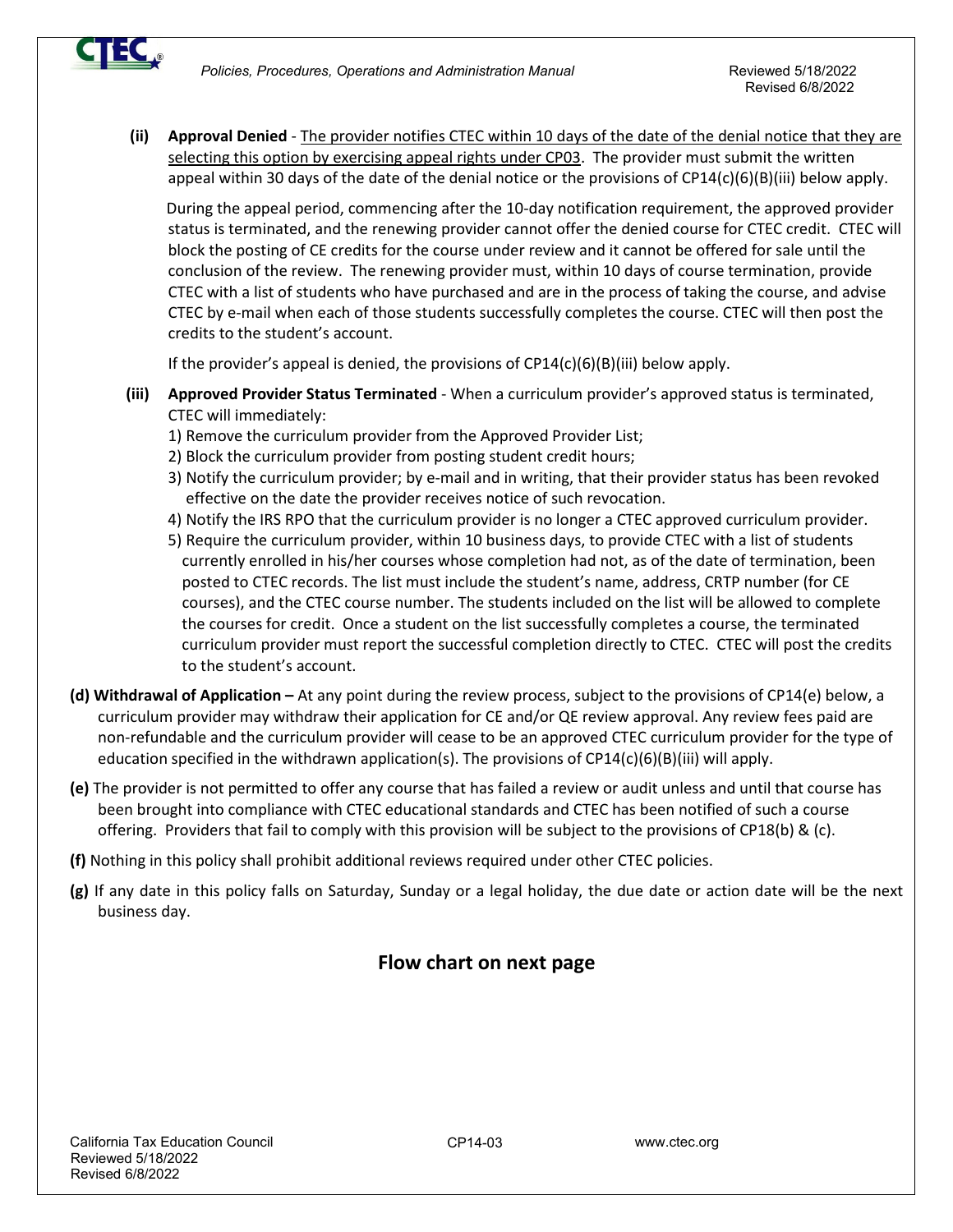

### *CAUTION, the following flow chart is provided as an abbreviated overview of the periodic review process. For full details of the process refer to the written form of the policy.*



*The A and B boxes are connectors. Follow the arrows to the next A or B box*

### **Approved January 09, 2001 Responsibility: Curriculum Provider Standards Committee**